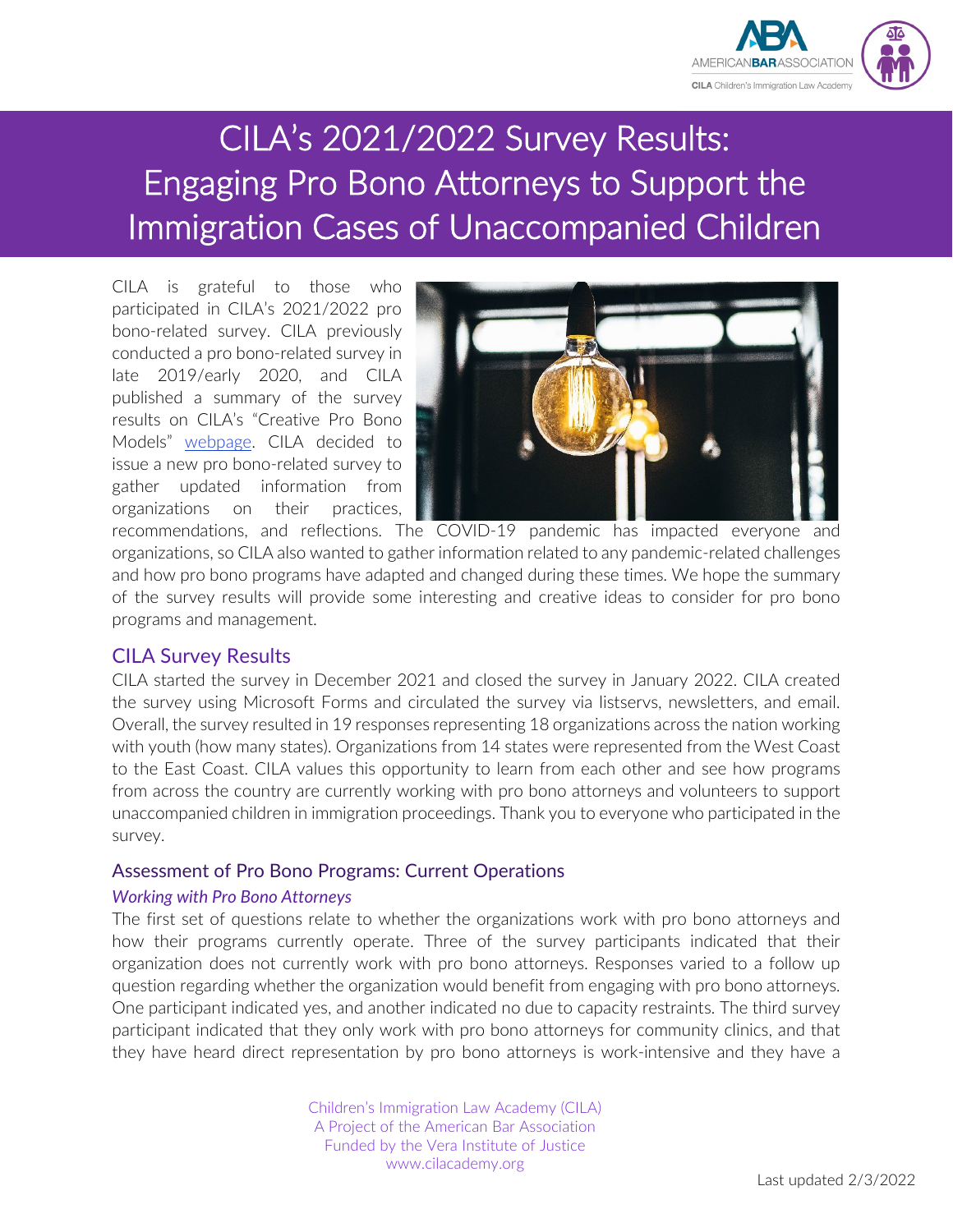difficult time getting attorneys to commit. The majority, fifteen of the 18 organizations that participated in the survey indicated that they work with pro bono attorneys.

#### *What type of projects do pro bono attorneys work on for your organization to support children's cases?*

Most survey participants worked with pro bono attorneys to do direct representation in unaccompanied children's cases. CILA also asked about other project types such as unbundled projects (e.g., brief writing, country conditions research), one-time events (e.g., pro se workshops, volunteer trips), appellate work (BIA, Circuit Court), and other litigation (e.g., habeas petition, mandamus). Seven of the survey participants indicated that their organizations used three or more different types of projects for pro bono attorneys; while eight organizations focused on one or two types of pro bono projects.



A couple participants included other types of projects. One participant noted working with experienced pro bono attorneys prior to the pandemic to conduct in-person screenings of detained unaccompanied children for relief in a clinic-like setting and another participant noted doing direct representation of caregivers in state court proceedings.



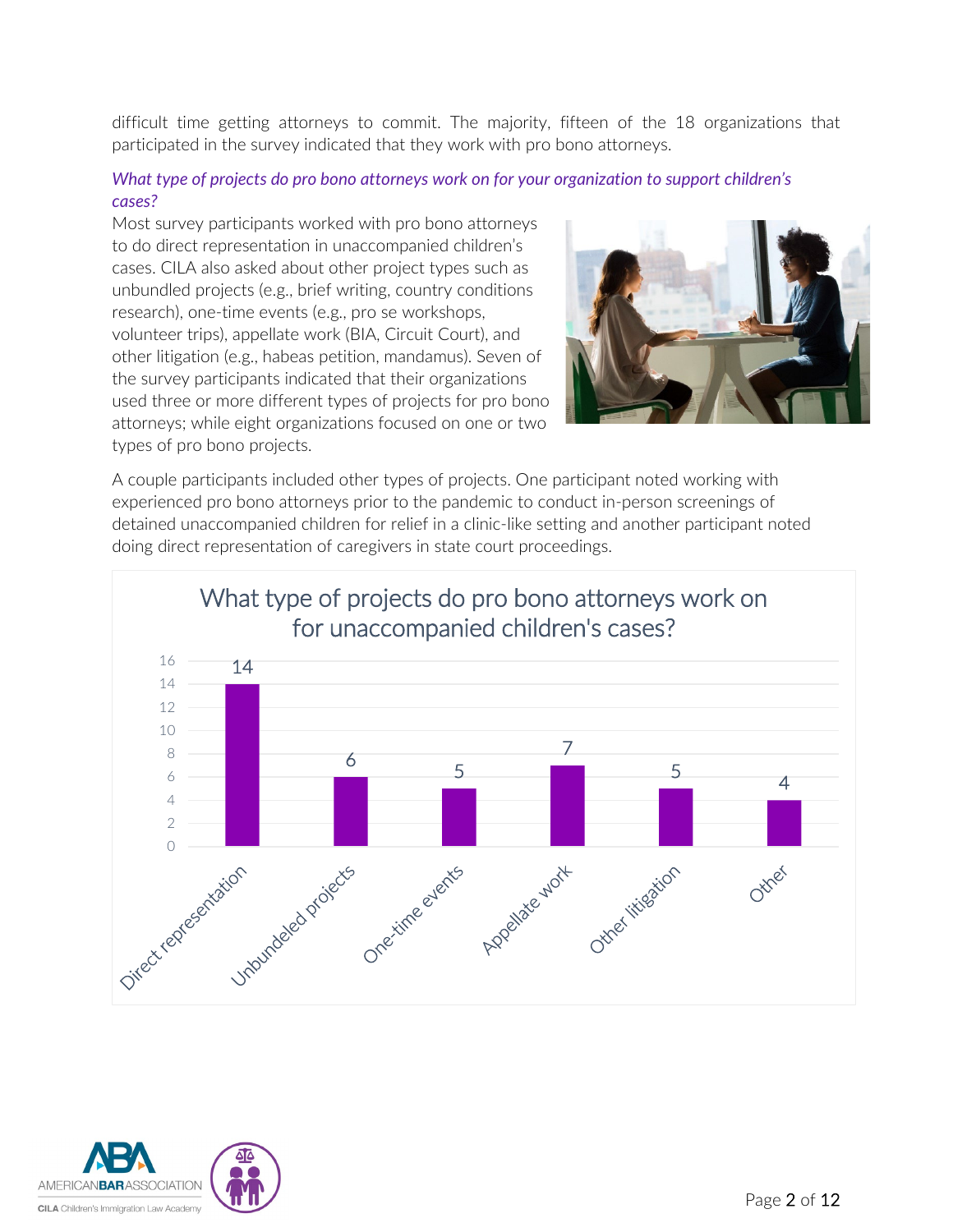#### *How does your organization support its pro bono attorneys?*

CILA asked survey participants to provide information regarding how they support pro bono attorneys. The two most common responses included providing trainings and mentorship from staff. All survey participants included that they support pro bono attorneys in multiple ways.



#### *What methods does your organization use to recruit pro bono attorneys?*

Overall, the primary methods for pro bono recruitment included direct contact by email, partnerships with other organizations, the local bar, and/or large firms, and offering CLE trainings. Additional ideas included networking with pro bono leads at firms and corporations and posting information on local listservs.



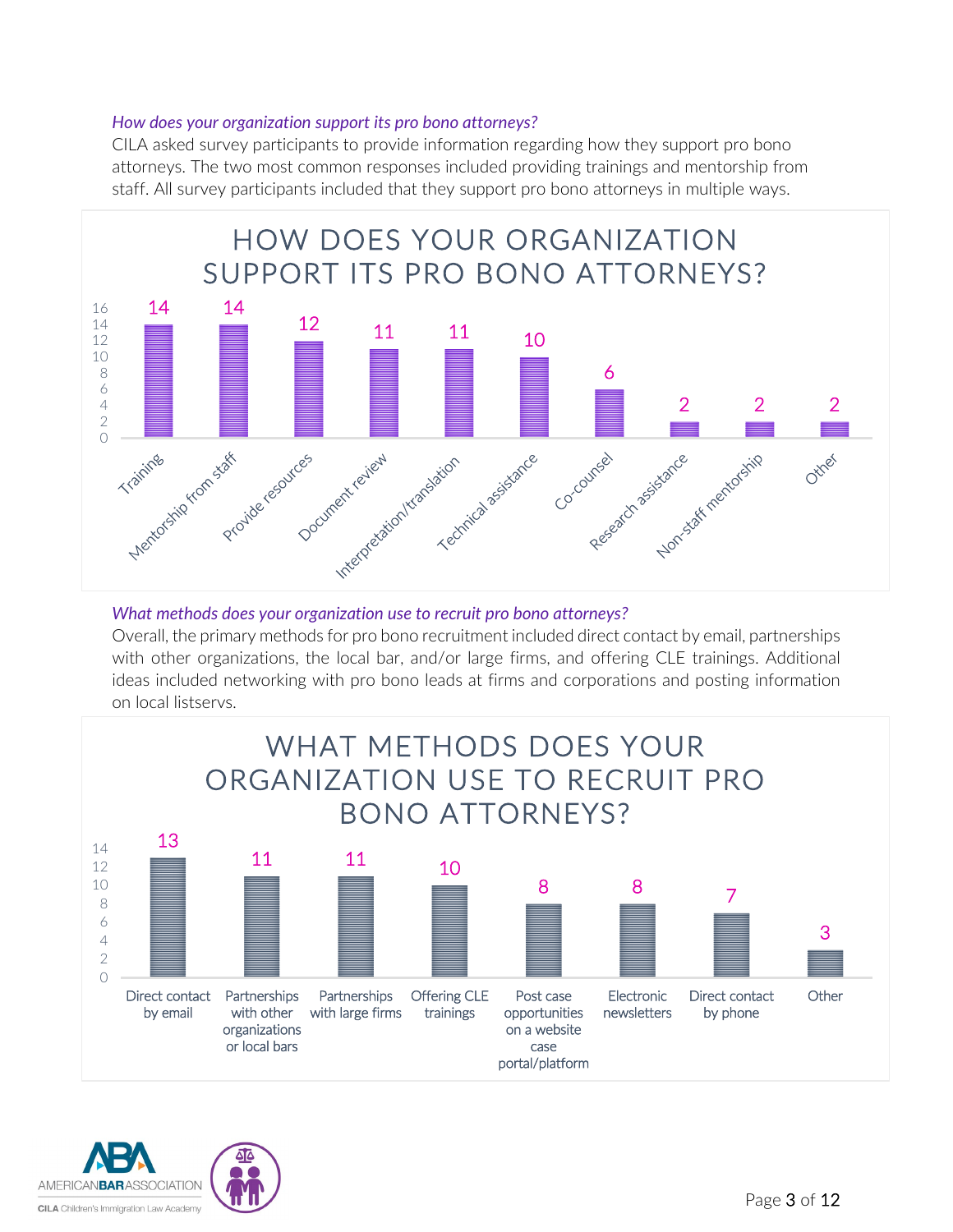#### *Does your program have any limitations to its ability to support pro bono attorneys?*

Consistent with CILA's last survey, programs indicated their primary limitation is getting enough attorneys involved. Closely following that limitation, programs noted difficulty in their ability to provide mentorship or technical assistance. Survey participants provided additional other limitations including practical limitations on staff time and capacity to do the work and needing to step in when mentors were not responsive. Additionally, one survey participant noted challenges in engaging and evaluating recruits over Zoom as well as the need for reliable family law attorneys for SIJS cases. A couple programs also included difficulty in finding assistance with interpretation and translation, and the challenge existed particularly for indigenous languages.



# Impacts of COVID-19 on Pro Bono Programs

#### *What challenges has COVID-19 presented for your pro bono program and are those challenges ongoing? If they are not ongoing, please describe what has changed.*

CILA asked about impacts of the COVID-19 pandemic on pro bono programs including challenges presented by the pandemic. Several responses indicated pro bono attorney recruitment has been more difficult during the pandemic. Responses from survey participants are grouped and listed below.

# CHALLENGES FOR PRO BONO PROGRAMS DURING THE PANDEMIC

#### • Ongoing Challenges

- o Temporarily stopped on-site/in-person work with volunteers and in particular, large firms seem to prefer us to come to their offices for "volunteer day programs"
- o Difficulty retaining new pro bono attorneys who have started with us (in one example, they committed to a significant amount of pro bono work and then stopped communicating completely, which was detrimental to staff and clients)

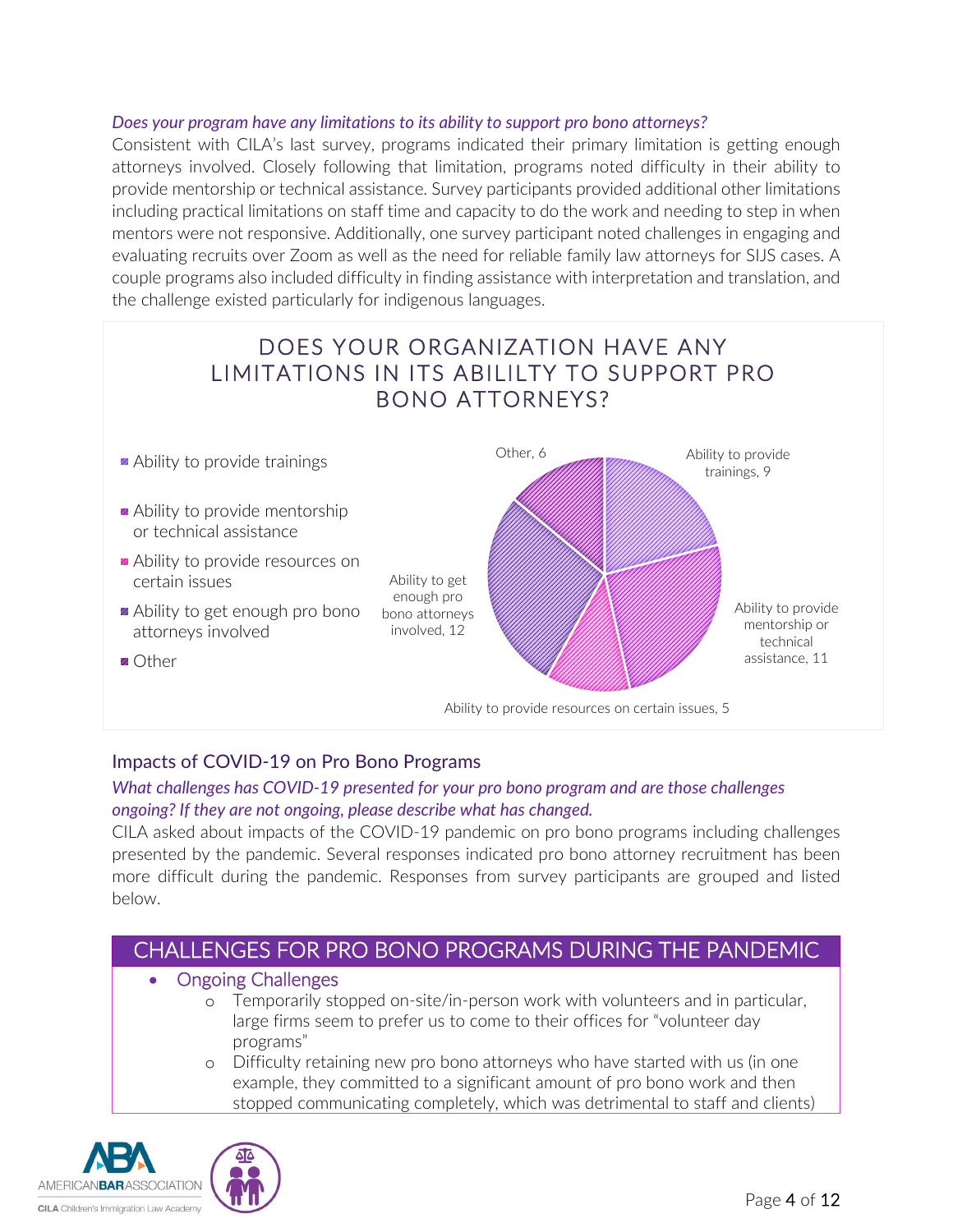# CHALLENGES FOR PRO BONO PROGRAMS DURING THE PANDEMIC

| $\circ$ | Pro bono attorneys have been more reluctant to take cases; it feels like they are                                                                                          |
|---------|----------------------------------------------------------------------------------------------------------------------------------------------------------------------------|
|         | starting to take cases again, but still slowly-perhaps based on a combination of<br>vaccine availability, less certainty about their own job security at their firms, less |
|         | onerous system in which we work now that some of the Trump era damage is                                                                                                   |
|         | being undone, and waiting times seem to be decreasing                                                                                                                      |
| $\circ$ | Inability to meet with clients in person                                                                                                                                   |
| $\circ$ | We have not been able to recruit many new pro bono attorneys as it is difficult                                                                                            |
|         | to attend local bar events or do face-to-face trainings, though that seems to be                                                                                           |
|         | slowly resolving as COVID restrictions lift                                                                                                                                |
| $\circ$ | Difficulty due to employee turnover and with everyone working from home, fees                                                                                              |
|         | associated with employees paying for internet/Wi-Fi                                                                                                                        |
| $\circ$ | Some attorneys do not want to do anything face-to-face so that has limited                                                                                                 |
|         | some projects including clinic options                                                                                                                                     |
| $\circ$ | Challenging to rely chiefly on electronic and virtual communications to recruit<br>new attorneys                                                                           |
| $\circ$ | It is hard to get to know and evaluate potential recruits when they have their                                                                                             |
|         | cameras off during an online training.                                                                                                                                     |
| $\circ$ | Experiencing EOIR challenges including delays in adjudications and court                                                                                                   |
|         | closures, particularly on motions before EOIR, inconsistent procedures or lack of                                                                                          |
|         | login instructions to appear before EOIR, and merits hearings being rescheduled                                                                                            |
|         | with little to no notice.                                                                                                                                                  |
| $\circ$ | Experiencing delays in state courts scheduling hearings                                                                                                                    |
| $\circ$ | Obtaining notarized signatures and other in-person meetings are a challenge if                                                                                             |
|         | children have not been vaccinated                                                                                                                                          |
| $\circ$ | Many pro bono attorneys changed employers or moved during the pandemic<br>New potential pro bono attorneys who work for large firms are reticent to take                   |
| $\circ$ | cases that are not completely remote which presents many challenges                                                                                                        |
| $\circ$ | Conducting intakes remotely is challenging                                                                                                                                 |
| $\circ$ | In-person recruitment events were cut short and it is more difficult to network                                                                                            |
|         | and recruit when you are not naturally meeting people at events or conducting                                                                                              |
|         | in-person CLEs                                                                                                                                                             |
| $\circ$ | More challenges recruiting pro bono attorneys                                                                                                                              |
|         | <b>Challenges That Have Improved</b>                                                                                                                                       |
| $\circ$ | Most volunteers are used to operating remotely or in hybrid fashion at this point                                                                                          |
| $\circ$ | Virtual meetings have helped resolve issue for retired attorneys of not having a                                                                                           |
|         | space to meet with clients since they can now meet virtually                                                                                                               |

*Has your program made any positive changes or adaptations to your program as a result of COVID-19?*  CILA asked survey participants to share any silver linings or lessons learned as the programs have adapted during the COVID-19 pandemic. Survey participants shared several silver linings, which focused on remote working creating opportunities for additional pro bono engagement, program enhancements, and advancements based on more effectively using technology.

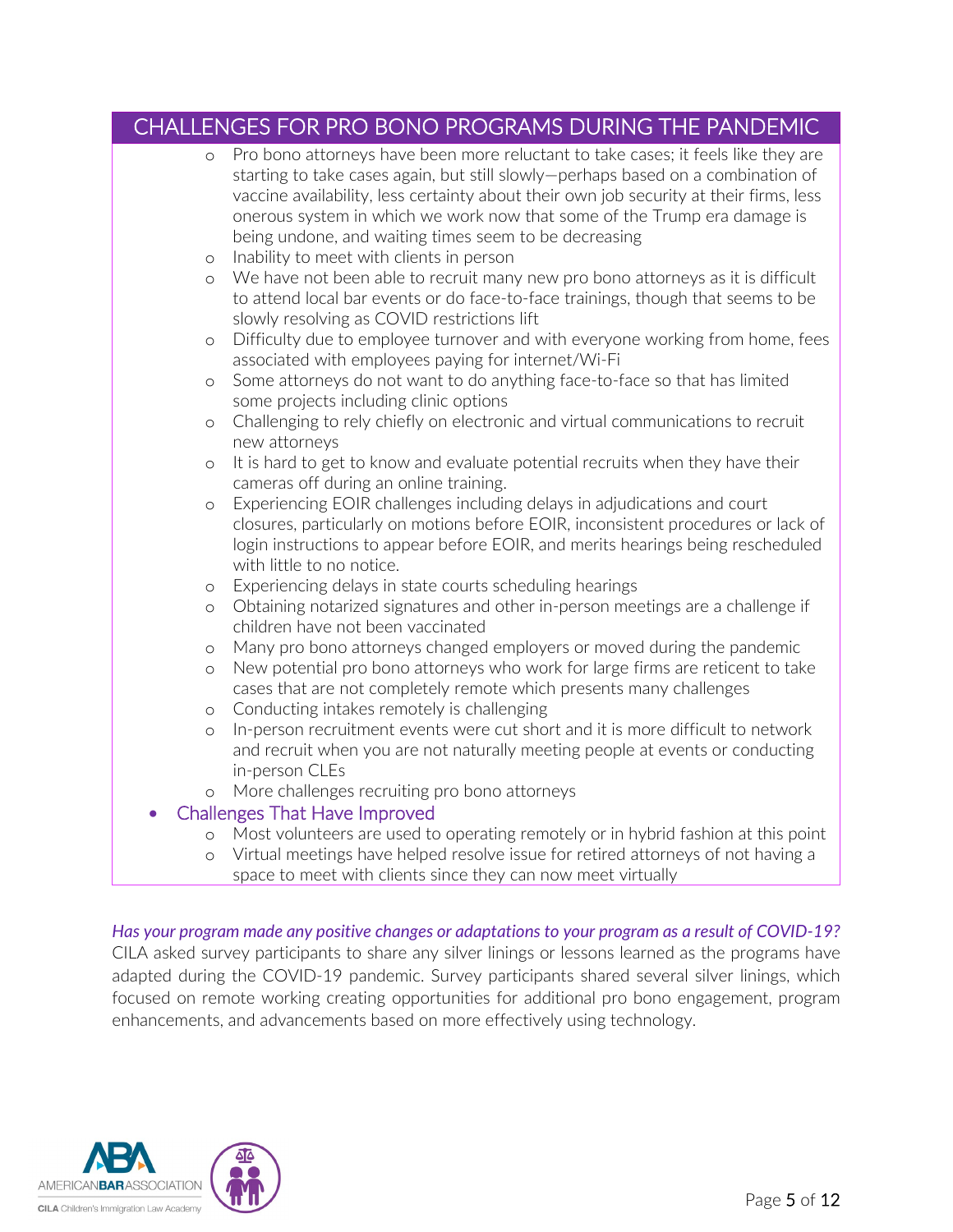# SILVER LININGS OF PRO BONO PROGRAM ADAPTATIONS MADE DURING THE PANDEMIC

#### • Remote Work Expanding Pro Bono Engagement

- o Volunteer interpretation/translation for attorneys is now remote, and that generally has meant availability of volunteer language support increased
- o More willing to accept creative teaming or placements–e.g., a team where the members are in three different locations around the nation, as long one team member or a colleague can cover local hearings
- o Increase in cross office staffing of pro bono attorneys with large firms

#### • Program Enhancements

- o Took the time to get approval from their state bar to offer accredited CLE programs via live-stream video
- o Streamlined more processes such as more templates and processes written down
- o Set up remote access for our team which is helpful if folks want flexibility in work
- o Use virtual office hours to meet with pro bono attorneys
- o Adapting an annual in-person citizenship event to holding the event online and now the same framework has been used for TPS events, and they can be held more frequently and reach more people

# • Utilizing Technology

- o Shifted to Zoom CLE's
- o Increased virtual training attendance by pro bono attorneys
- o More robust remote meeting opportunities through technologies such as Teams or Zoom meetings
- o E-signatures becoming more widely accepted is very helpful
- o Found that is effective to do Zoom trainings and record them so that pro bono attorneys can reference them in the future
- o Program embraced technology and their community generally has embraced it as well
- o For released cases, they were able to leverage a local organization to provide the technology that allows them to access those who live in remote areas or those who cannot travel to them
- o Moving toward electronic intakes and electronic files for pro bono cases
- o Moving some client meetings to Zoom has resulted in reduced missed appointments because it is more convenient for some clients to meet remotely

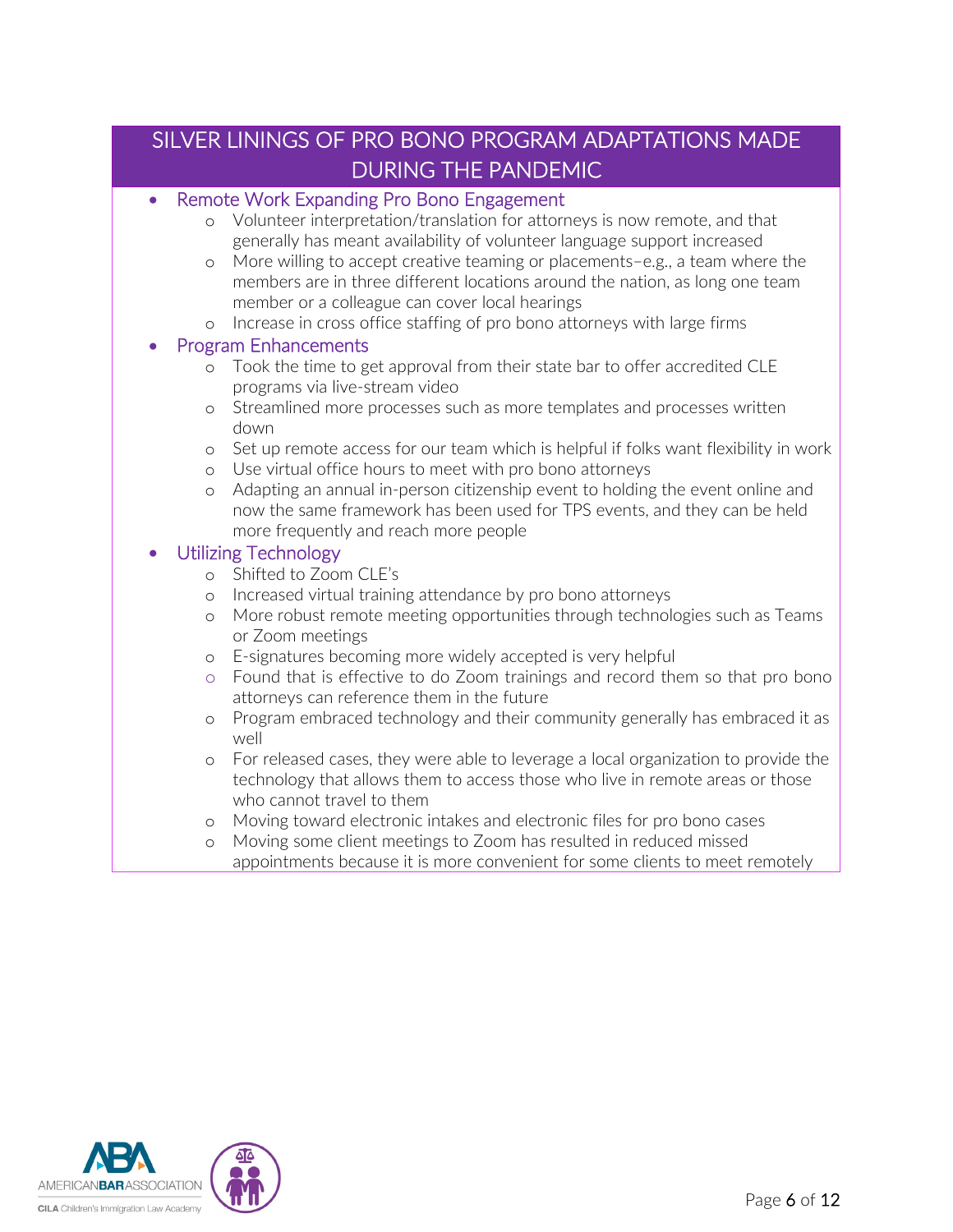#### *Does your program offer remote pro bono opportunities to support unaccompanied children's cases?*

The majority of survey participants indicated that they offer remote pro bono opportunities. Some survey participants described the type of remote projects that they offer and additional details, which are summarized below.

#### Example Types of Projects:

- Research projects
- Country condition indexes
- Writing assignments
- BIA brief drafting
- Other brief writing
- Amicus briefs
- Immigration-only tasks (e.g., I-360s)
- Pre-prepare I-589s and SIJSbased I-485s based on the information the client has provided us in Spanish language worksheets we supply them
- **Outreach**
- TPS and citizenship clinics (holding remotely enabled doing more events and reaching more people)



Additional Details: A couple participants noted that they have worked remotely during the pandemic, and pro bono attorneys have been able to do the same, and that often the work can be done remotely. A participant noted that pro bono attorneys can hold meetings with clients virtually, but they must be relatively local for court appearances. Another participant similarly noted that there are currently more opportunities or expectations to be in person for hearings, for example, but remote representation is still an option.

It was also noted that working remotely has some benefits such as being able to work with pro bono attorneys in a number of states and for public health reasons due to the pandemic. Survey participants noted that pro bono attorneys will often do work by phone or use tech apps such as Zoom and Teams for remote work. The immigration court also uses Webex for remote hearings. One participant indicated that the organization helps set up Zoom for the pro bono attorney to help facilitate working remotely.

# Reflections on Pro Bono Programs: Strengths, Needs, & Structures

# *From your experience what has worked well in the past when working with pro bono attorneys to support unaccompanied children's cases?*

Survey participants shared valuable insights and suggestions based on their experience regarding what has worked well in the past for their organization when working with pro bono attorneys. Just like in the last survey, a variety of ideas were shared by survey participants. CILA categorized these

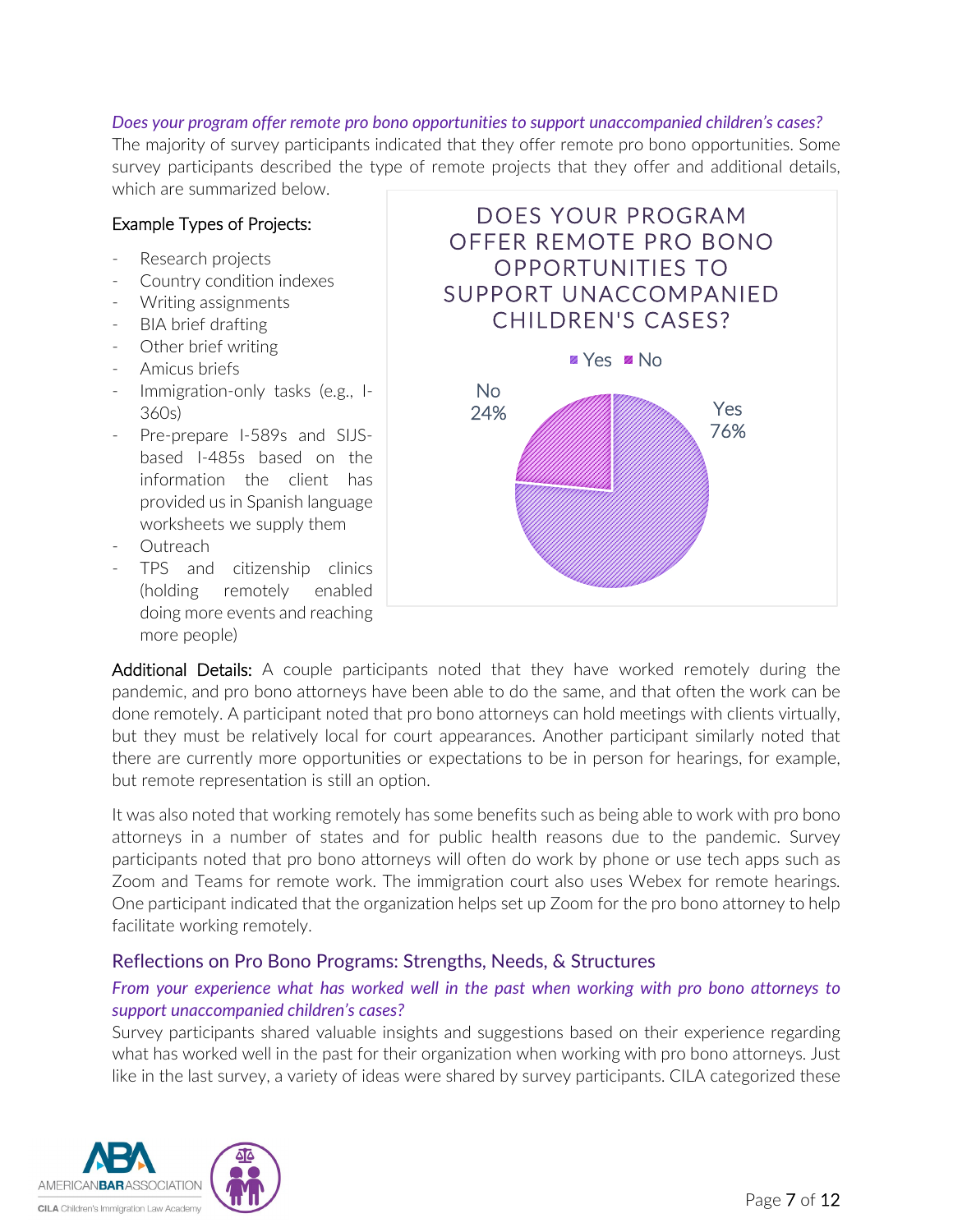by subjects: pro bono recruitment and retention, training and support, as well as project types. Even though, there is certainly overlap in the issues. Survey participants' suggestions are listed below.

|                                                               | SUGGESTIONS REGARDING WHAT HAS WORKED WELL                                        |  |
|---------------------------------------------------------------|-----------------------------------------------------------------------------------|--|
|                                                               | Recruitment & Retention:                                                          |  |
| $\circ$                                                       | Providing support for questions and review of pleadings and other applications    |  |
|                                                               | and documents                                                                     |  |
| $\circ$                                                       | Emphasizing the difference representation makes and the vulnerability of the      |  |
|                                                               | clientele                                                                         |  |
| $\circ$                                                       | Helpful when pro bono attorneys come with their own interpreters                  |  |
| $\circ$                                                       | Meeting with recruited pro bono attorneys and volunteers if only virtually, in    |  |
|                                                               | an information session or in a one-on-one meeting prior to inviting them to a     |  |
|                                                               | training<br>Good communication and collaboration                                  |  |
| $\circ$<br>Training & Support to Pro Bono Attorneys:          |                                                                                   |  |
| $\circ$                                                       | Providing training and staff mentorship                                           |  |
| $\circ$                                                       | Having available template SIJS motions and orders                                 |  |
| $\circlearrowright$                                           | Providing a lot of training and resource materials, checklists, sample pleadings, |  |
|                                                               | and briefs                                                                        |  |
| $\circ$                                                       | Giving detailed samples and step-by-step directions                               |  |
| $\circlearrowright$                                           | Providing interpretation                                                          |  |
| $\circlearrowright$                                           | Facilitating access to meeting the child/client as soon as possible, and with the |  |
|                                                               | pandemic and limitations in shelters, sometimes it is not possible                |  |
| $\circlearrowright$                                           | Offering extensive mentorship through samples, guidance on strategy,              |  |
|                                                               | reviewing filings, mock interview/trials, etc.                                    |  |
| $\circ$                                                       | Doing regular check-ins with pro bono attorneys                                   |  |
| $\circ$                                                       | Providing a variety of trainings on different subject matters, particularly       |  |
|                                                               | cultural responsiveness                                                           |  |
| $\circ$                                                       | Up-to-date templates put new pro bono attorneys at ease                           |  |
| $\circ$                                                       | Providing easy to use resources                                                   |  |
| Quickly updating guidance<br>$\circ$<br><b>Project Types:</b> |                                                                                   |  |
| $\circ$                                                       | Drafting custody complaints                                                       |  |
|                                                               |                                                                                   |  |
| $\circ$                                                       | Offering short-term opportunities                                                 |  |

# *Would your organization need anything to begin or improve a partnership with pro bono attorneys to support unaccompanied children's cases?*

The majority of survey participants indicated that they need support recruiting new pro bono attorneys to begin or improve a partnership with pro bono attorneys. CILA's survey from 2019/2020 showed the same top response at that time. However, in that survey the other results differed. Previously, organizations indicated next the need for support or expertise from other legal disciplines, support with technical assistance, and then support with training. Now, those needs have shifted as shown by the below chart. Organizations currently indicate that they next need support

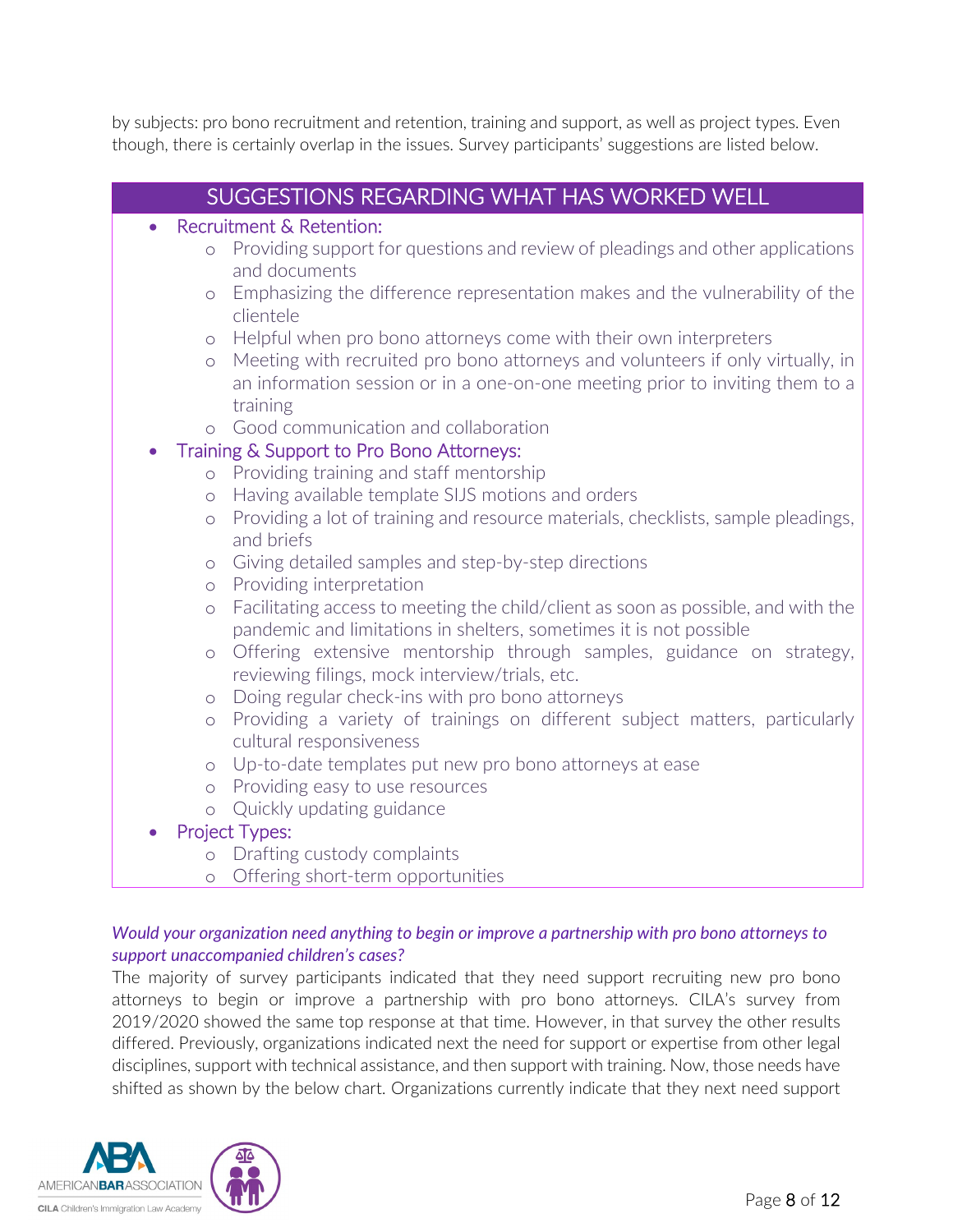with training, and then in very close numbers, they indicate the next needs are support with technical assistance and support from other disciplines.



Organizations also indicated that they need and found additional resources helpful. A few specific topics were mentioned including procedural considerations in removal proceedings, child-friendly resources and tools that can be used to explain an attorney's role and obligations, and an affirmative asylum resource library to expand that program's ability to place asylum cases. One program also mentioned the desire to build a partnership with an outside local space so they can offer in-person trainings more safely.

#### *What are the top focus areas for your program to develop or to improve?*

CILA asked about the top focus areas for programs to develop or to improve, and two common themes centered on recruitment and building internal capacity. Some organizations mentioned their specific recruitment goals such as seeking attorneys with a particular state bar license or experience in a particular practice area such as family law to expand assistance for children's SIJS cases. Some survey participants also expounded upon capacity needs. Some survey participants stated the need for capacity more generally with the need for more staff, and others explained that they needed help specifically for trainings or to provide mentorship.

Additional responses included:

- Focusing on outreach including developing partnerships with major law firms and other organizations to help with recruitment
- Developing best practices and standardizing oversight of volunteers
- Outreach and trainings
- Automation of systems to assign cases more quickly
- Creation on affirmative asylum training for pro bono attorneys along with a comprehensive resource library

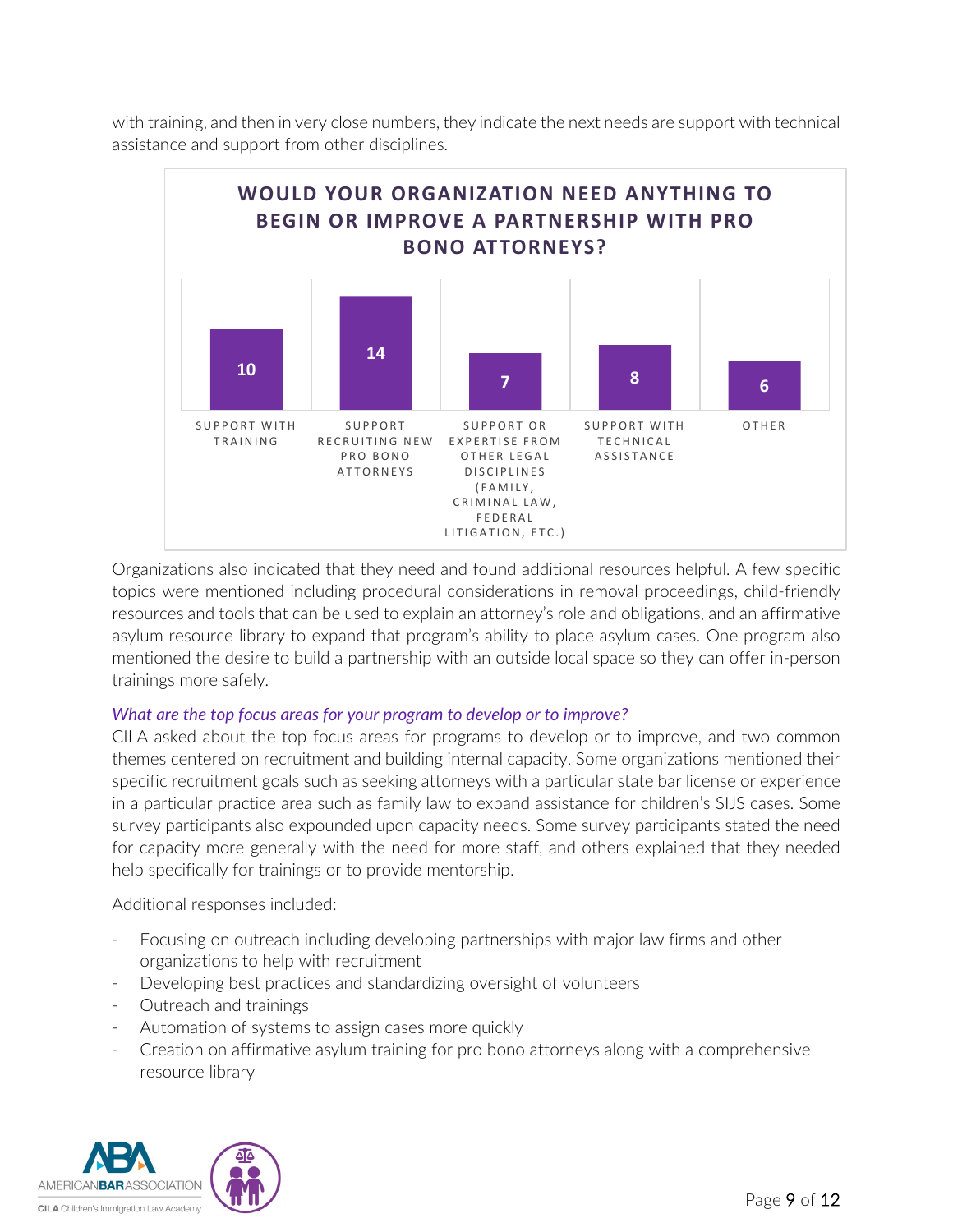- Creating an up-to-date and easy to maintain database of pro bono attorneys for state court proceedings
- Scheduling regular training and developing training manuals and samples
- Improving internal work structures and supervision
- Refining training materials and sample packets
- Building appellate and habeas practice
- Expanding into affirmative asylum placements
- Expanding legal technical assistance program to support staff including providing training and tools to serve Afghan children
- Continuing to enhance trainings and materials on trauma-informed and culturally responsive approaches to working with unaccompanied children

# *If you could structure the ideal pro bono coordinating position, would it include a caseload of direct representation for the coordinator, in addition to coordinating pro bono placements?*

Knowing that there is no perfect position and what is needed will differ per organization and program, CILA asked about the best structure for the pro bono coordination role to survey different perspectives on the question. The responses were closely split, but the majority of responses (10) indicated that the ideal pro bono coordinating position would include a caseload of direct representation, while others thought the ideal position would not include a caseload of direct representation cases (7). Even for those that recommended a caseload of direct representation, several mentioned that caseload should be very small to be able to balance he roles. CILA asked survey participants to explain their reasons and several people elaborated. The below chart summarizes the responses.

| <b>EXPLAINING THE REASONS WHY</b>                                                                                                                                                                                                                                                                                                                                                                                                                                                                   |                                                                                                                                                                                                                                                                                                                                                                                                                                                                |  |  |
|-----------------------------------------------------------------------------------------------------------------------------------------------------------------------------------------------------------------------------------------------------------------------------------------------------------------------------------------------------------------------------------------------------------------------------------------------------------------------------------------------------|----------------------------------------------------------------------------------------------------------------------------------------------------------------------------------------------------------------------------------------------------------------------------------------------------------------------------------------------------------------------------------------------------------------------------------------------------------------|--|--|
| Yes: Ideal Position Includes Caseload of Direct                                                                                                                                                                                                                                                                                                                                                                                                                                                     | No: Ideal Position Does Not Include Caseload                                                                                                                                                                                                                                                                                                                                                                                                                   |  |  |
| Representation                                                                                                                                                                                                                                                                                                                                                                                                                                                                                      | of Direct Representation                                                                                                                                                                                                                                                                                                                                                                                                                                       |  |  |
| Not enough work to fill a full-time position<br>Helpful to stay fresh on legal<br>developments but caseload should be very<br>small<br>Personal fulfillment<br>Carrying a small caseload will provide the<br>$\overline{\phantom{a}}$<br>coordinator personal experience to better<br>support pro bono attorneys<br>To be familiar in a hands-on-manner with<br>the work<br>To know conditions "on the ground"<br>$\overline{\phantom{a}}$<br>Easy to forget nuances of representation<br>otherwise | Managing pro bono cases is a full-time task<br>The two tasks require different focuses<br>and different skill sets<br>Having some direct representation cases<br>$\overline{\phantom{a}}$<br>helps to offer experience but there is not<br>enough time to do both<br>Too time intensive to have a direct<br>caseload<br>Can gain information by observing<br>proceedings<br>Too many duties related to pro bono<br>$\qquad \qquad -$<br>placement and programs |  |  |
| Easier to connect with the pro bono<br>counsel if you can provide recent personal<br>experiences and anecdotes                                                                                                                                                                                                                                                                                                                                                                                      |                                                                                                                                                                                                                                                                                                                                                                                                                                                                |  |  |

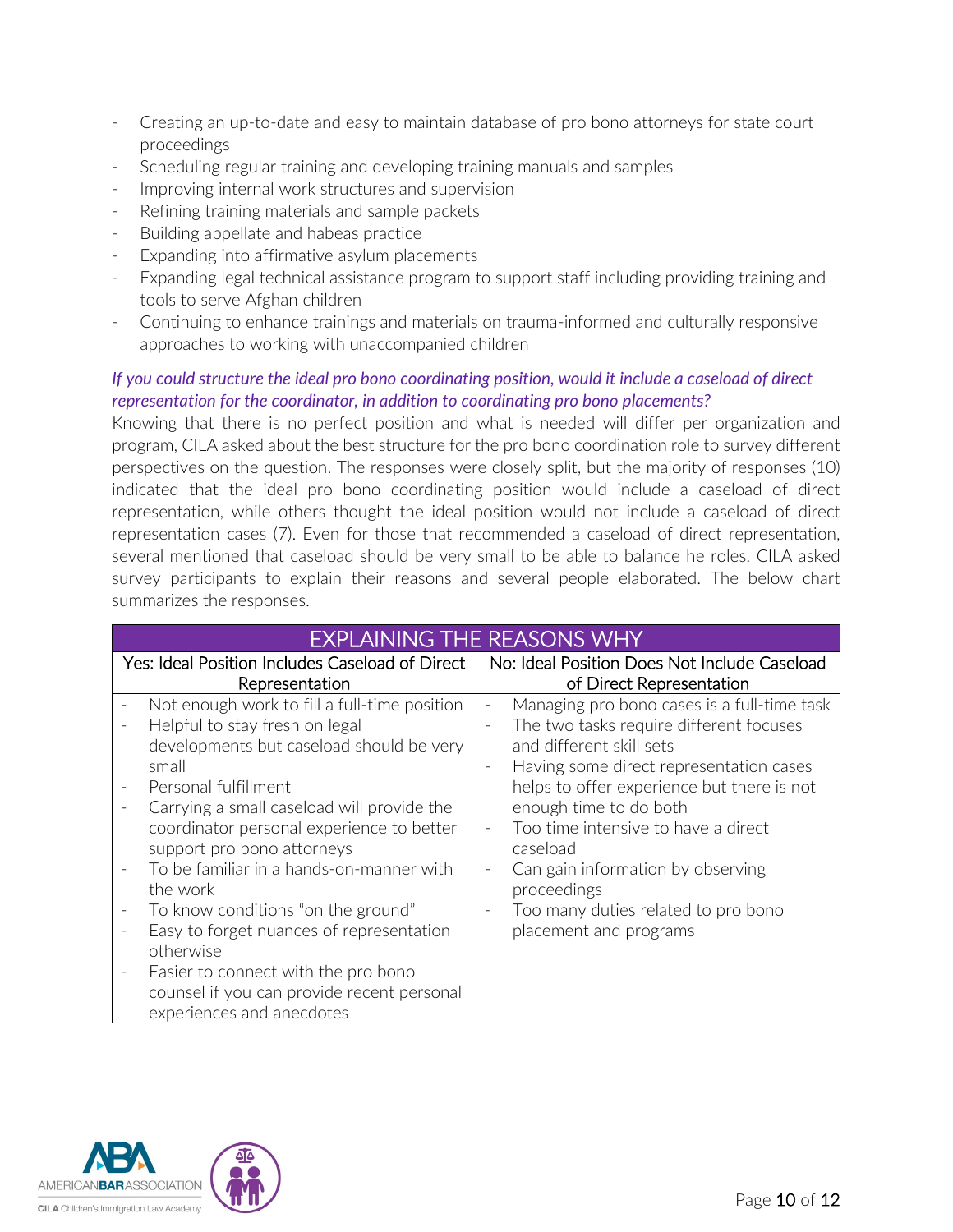# Looking Forward: Key Areas for Future Change & Development

Like CILA's prior survey, CILA provided a space for advocates to brainstorm ideas for change including potential impact litigation and other areas that need to be improved and addressed.

Many important issues were raised including changing state laws to have until age 21 for state court purposes in SIJS cases, employment authorization documents (EADs) for SIJS cases, EAD delays, improving processing times, universal representation for individuals in immigration proceedings, ending the SIJS backlog, and relief for widespread *Flores* violations at the border, to name a few.

CILA also asked about ideas for system-wide changes that could be made by government agencies and courts to improve access to counsel and pro bono engagement.



Survey participants provided several ideas including: more agency encouragement of pro bono use (such as EOIR DM 22-01), liberal continuances for those connected with nonprofit organizations and actively looking for counsel, making it easier to support pro bono mentorship transfers when a child moves outside of a geozone, improving processes so they are easier to use and more reliable including more standard processing times and less last minute hearing re-scheduling, as well as less delays for InfoPass appointments. Some participants also suggested including more help desks in immigration courts and offering pro bono rooms staffed with Spanish speakers to refer cases to attorneys, answer questions, and to help with change of address and change of venue forms, as examples.

#### *In what (additional) ways could pro bono attorneys support your work with unaccompanied children?*

CILA asked about additional ways pro bono attorneys could be involved and support their work, and several survey participants reiterated the need for people to volunteer to work on the cases and the difficulty in recruitment. One participant said directly that they have a lot of SIJS cases that could be filed if there was an attorney available to prepare the pleadings. Other recruitment challenges were also reiterated including limited staff capacity and the willingness of pro bono attorneys to commit to long timelines. This difficulty has pushed at least one organization to shift to consider more time-limited opportunities.

One survey participant also included the potential for pro bono attorneys and volunteers to help with additional tasks such as mentorship and career and school counseling.

# **Conclusion**

CILA is grateful to everyone who took the time to answer CILA's survey. We hope that this resource offers pro bono programs insights into other pro bono programs working with children and youth across the nation. We hope it may offer familiarity in a way, to know that you are not alone in this work, and at the same time provide some fresh ideas to help fuel you and your program.